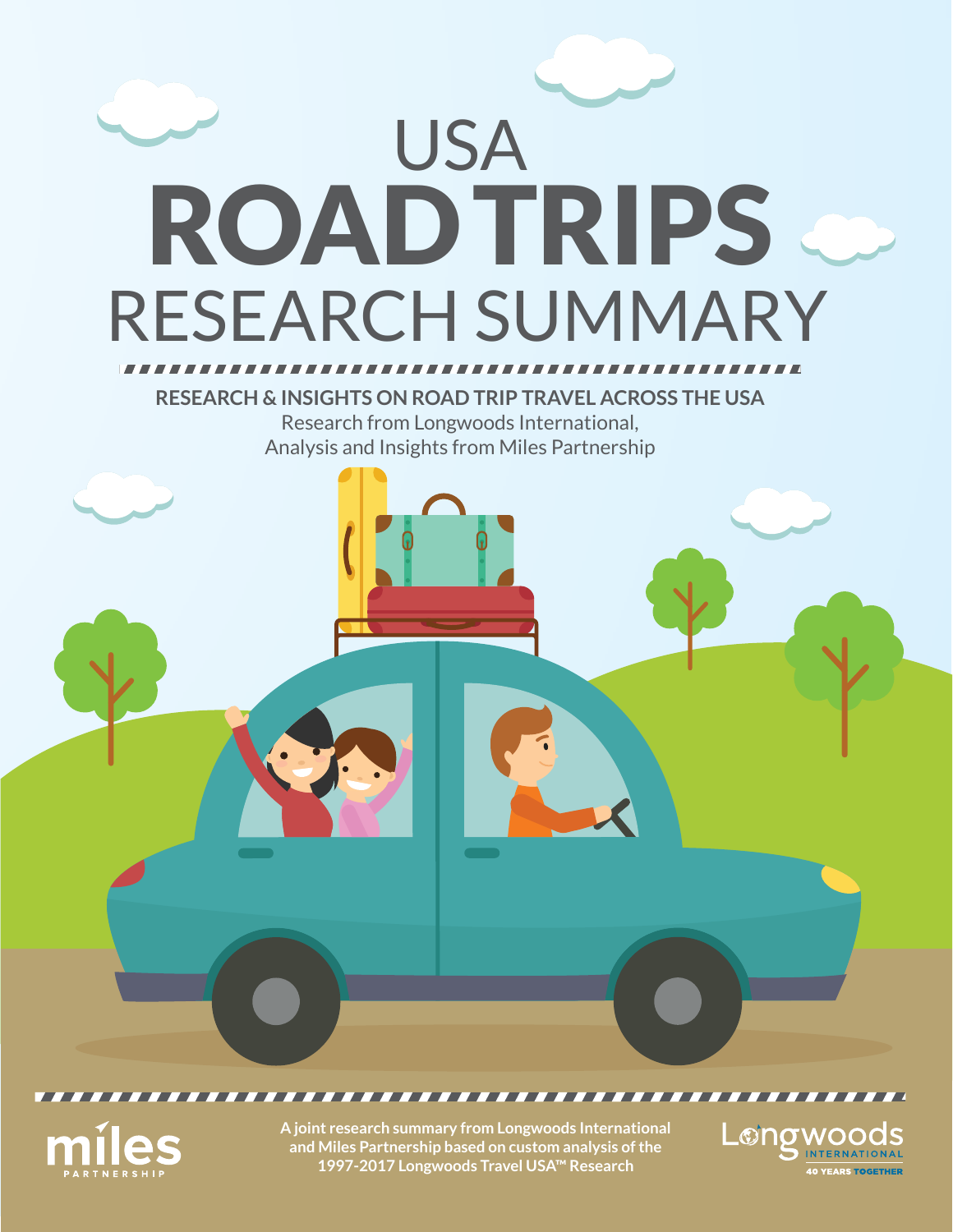

| Shopping                   | 43% |
|----------------------------|-----|
| Landmark/Historic Site     | 39% |
| <b>National/State Park</b> | 32% |
| <b>Fine Dining</b>         | 27% |
| Museum                     | 26% |
| <b>Beach/Waterfront</b>    | 22% |
| Hiking/Backpacking         | 19% |
| Swimming                   | 18% |
| <b>Bar/Night Club</b>      | 16% |
| <b>Brewery</b>             | 10% |
| <b>Art Gallery</b>         | 10% |



## **ACTIVITIES & INTERESTS**

**Significant Drop In Share Of Road Trips 1997-2017**

## **\$50 BILLION** DIRECT SPENDING BY US ROAD TRIPS TRAVELERS **136 MILLION** ROAD TRIPS IN THE USA IN 2017 **THE BOTTOM LINE 108 MILLION** ADULTS • **28 MILLION** CHILDREN

### **SOURCES OF INFORMATION**

| <b>Destination Websites (City, State)</b> | 23% |
|-------------------------------------------|-----|
| Online Travel Agencies eg: Expedia        | 23% |
| <b>Hotel or Resort Information/Advice</b> | 19% |
| <b>Advice From Relatives or Friends</b>   | 17% |
| Social Media eg: Facebook                 | 15% |
| <b>Travel Company Website</b>             | 12% |
| <b>Travel Guide Books</b>                 | 12% |
| AAA - Auto Club                           | 10% |
| Airline                                   | 8%  |
| <b>Visitor Bureau/Govt Agency</b>         | 8%  |
| <b>Lodging Sharing Websites</b>           | 8%  |
| airbnb<br>eg: Airbnb                      |     |
| Travel Agency and/or Tour Company         | 5%  |

**7%**